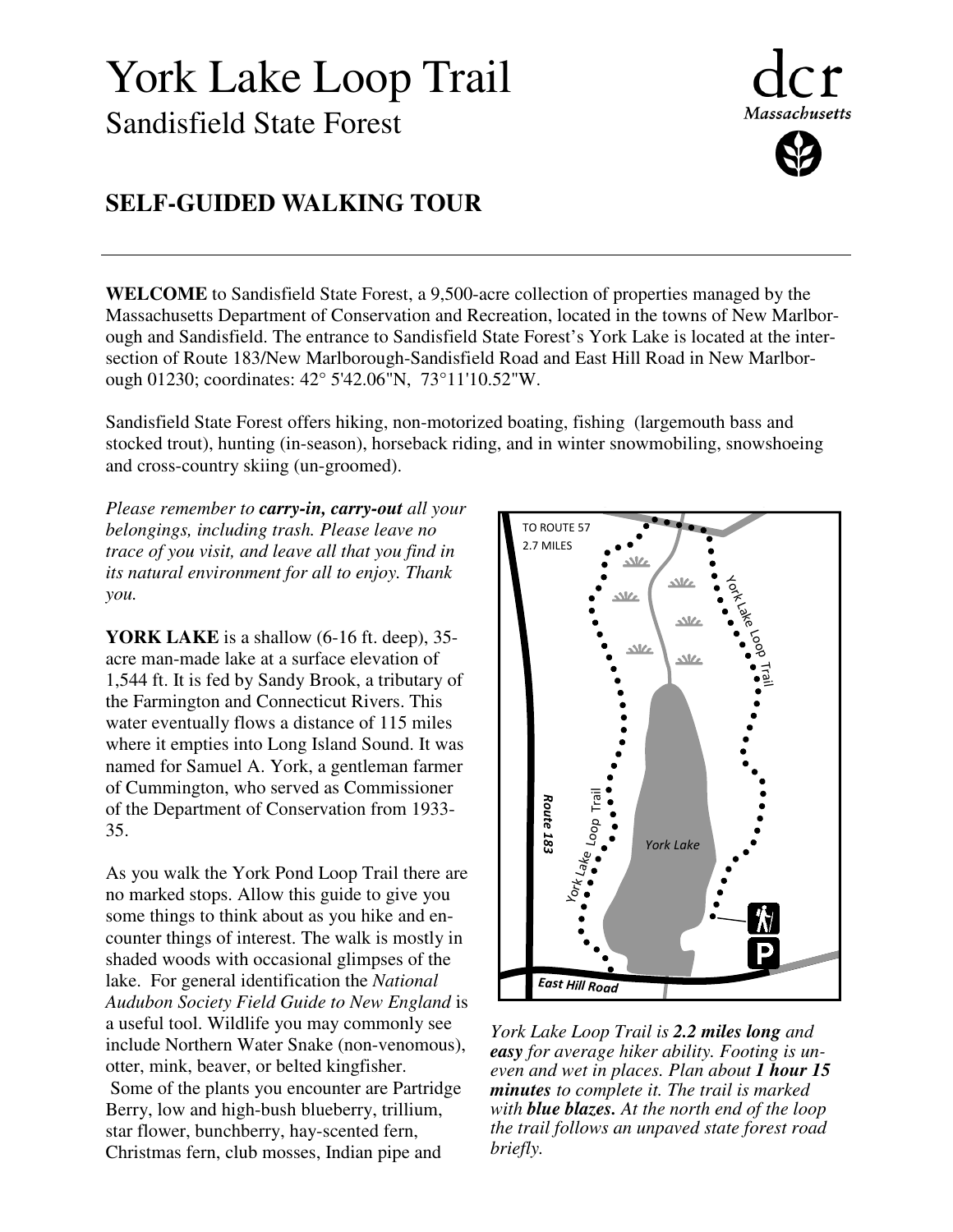

hobblebush vibernum. Forming the forest canopy there are cool, dark woods of Eastern Hemlock, magnificent white pines, northern hardwoods of beech and birch trees, and remnants of Norway spruce and Scotch pine plantations. Along the trail you'll see rocks that are very hard and very old. They are *metamorphic*, formed under extreme heat and pressure over hundreds of millions of years. One is grainy, foliated, gray-colored *gneiss,* and the other is milky white to pinkish, smooth and translucent *quartzite* formed during the early Cambrian to Precambrian Periods some 500 million to 4.5 billion years ago.

### **FARMING PAST, FUTURE FOREST**

With a keen eye you may find evidence to show that this was once a mostly cleared and prosperous farming landscape, such as stonewalls. Originally known as Township Number Three, Sandisfield was incorporated as a town in 1762.

Agriculture and wood products provided a living for residents. Fields of rye and flax, potatoes and corn, and orchards covered the landscape, sawmills dotted the rivers. However, throughout western Massachusetts following the Civil War many farmers left for New York state and the fertile mid-west. Those who remained thought the proposed



railroad in 1873 along the nearby Farmington River would boost the town's economy. The railroad never came. By the early 1900s many farms were abandoned and reclaimed by woods.

Sandisfield State Forest was created between 1922-26, as like many other early Massachusetts State Forests, through the purchase of abandoned farmlands by the Commonwealth, particularly the Joyner, Willet and Hoyt families. More land was bought from the New England Box Company which had already harvested much of the second growth white pine for wooden boxes and had no more use for it.

Interestingly, the Hoyt Lot was conveyed with express understanding to preserve the water quality from underground springs that have supplied the area with drinking water since early settlement. White sand still roils up in the bottoms of the pools, but the source of the springs is difficult to locate in the thick woods.

#### **ROOSEVELT'S TREE ARMY**

Before 1935 York Lake did not exist. It is man-made. It was created out of a swampy wetland, built as part of the New Deal's Civilian Conservation Corps (CCC), a U.S. Federal Government conservation program. The CCC improved the nation's natural and human resources and created